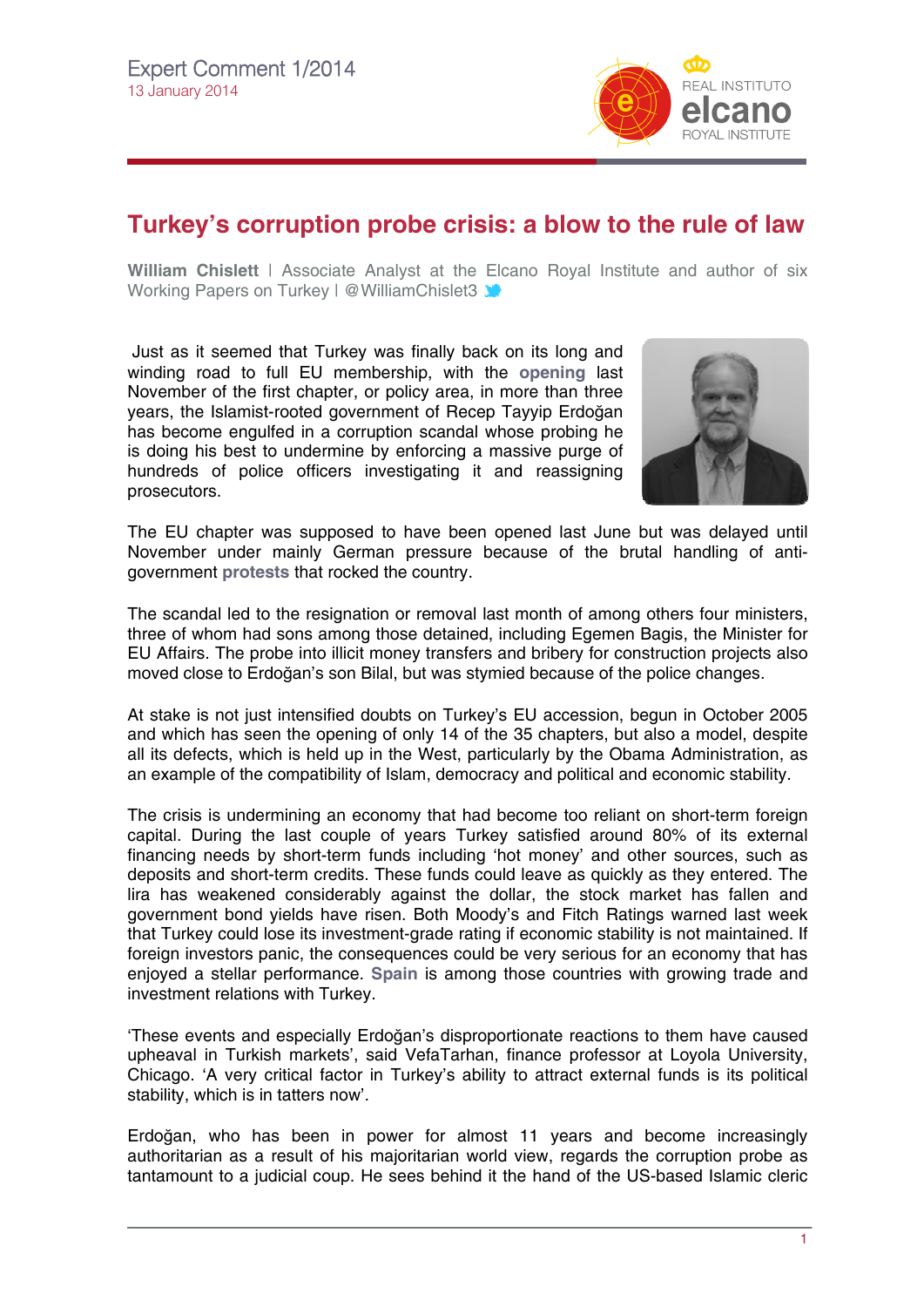

Fethullah Gülen, his former ally and now arch enemy, with whom he has fallen out apparently over foreign policy disagreements, how to deal with Turkey's Kurdish minority, the government's move to close down the Gülen movement's university exam prep schools (a source of income and influence) and the anti-government protests last year.

The Sufi-inspired Gülen fled Turkey in 1999, apparently fearing he would be arrested for plotting against the secular state established by Mustafa Kemal Atatürk in 1923.

According to Osman Can, a member of central committee of the ruling Justice and Development Party (AK Party), Gülenists dominate 'all the control points' of the judiciary, even though they account for only [1](#page-1-0)5% of its personnel.<sup>1</sup> Gülen supporters infiltrated the judiciary and police, long-established bastions of the secular order, and with the connivance of the AK Party went after alleged coup plotters and those associated with the so-called 'deep state' (a shadowy network of elites) in high-profile trials known as Ergenekon and Sledgehammer. In 2012 and 2013 hundreds of people were given prison sentences, including many high-ranking officers in the once all-powerful military, the traditional arbiter of political life.

Detractors, particularly in the secularist camp, saw the cases as show trials with fabricated evidence and in revenge for the military's hostility towards the AK Party and loathing of Erdoğan.<sup>[2](#page-1-1)</sup>

The irony of the current crisis is that the government is talking about re-opening the cases. This could expose the fabrication of evidence and discredit the Gülenists and by implication the government and lead to the release of people identified with the secularist camp.

The Gülenists' support of the AK Party served Erdoğan's interests, but now the two sides are rivals. Can said the government will continue to remove those leading the investigation and then seek to prosecute them for attempting a coup, presumably with help of AK Party friendly prosecutors. Not only are prosecutors and police officers being purged, but the government last week sent amendments to parliament, where it has an absolute majority, which would empower the Justice Minister to appoint the top officials to oversee courts, a role currently held by the Supreme Board of Judges and Prosecutors (HSYK). The HSYK called the move unconstitutional. Erdoğan speaks of a 'parallel state' that needs to be rooted out.

Since beginning its EU accession process eight years ago, the government has been under pressure to bring its justice system into line with EU standards. The system's failings are regularly pointed out in the European Commission's annual reports on Turkey's progress.

The Commission said the government's actions were 'a matter of concern due to its possible impact on the independence, impartiality and efficiency of current investigations'.

 $\overline{a}$ 

<span id="page-1-0"></span><sup>1</sup> See **[http://www.bloomberg.com/news/2014-01-07/no-truce-for-turkey-as-erdogan-party-vows](http://www.bloomberg.com/news/2014-01-07/no-truce-for-turkey-as-erdogan-party-vows-revenge-after-probe.html)revenge-after-probe.html**[.](http://www.bloomberg.com/news/2014-01-07/no-truce-for-turkey-as-erdogan-party-vows-revenge-after-probe.html) 2

<span id="page-1-1"></span><sup>&</sup>lt;sup>2</sup> The military threatened to intervene in 2007 if the AK Party pushed ahead with its candidate for the presidency, Abdullah Gul, whose wife wears the Islamic headscarf. Erdoğan called and won a snap election with an increased vote and Gul became president.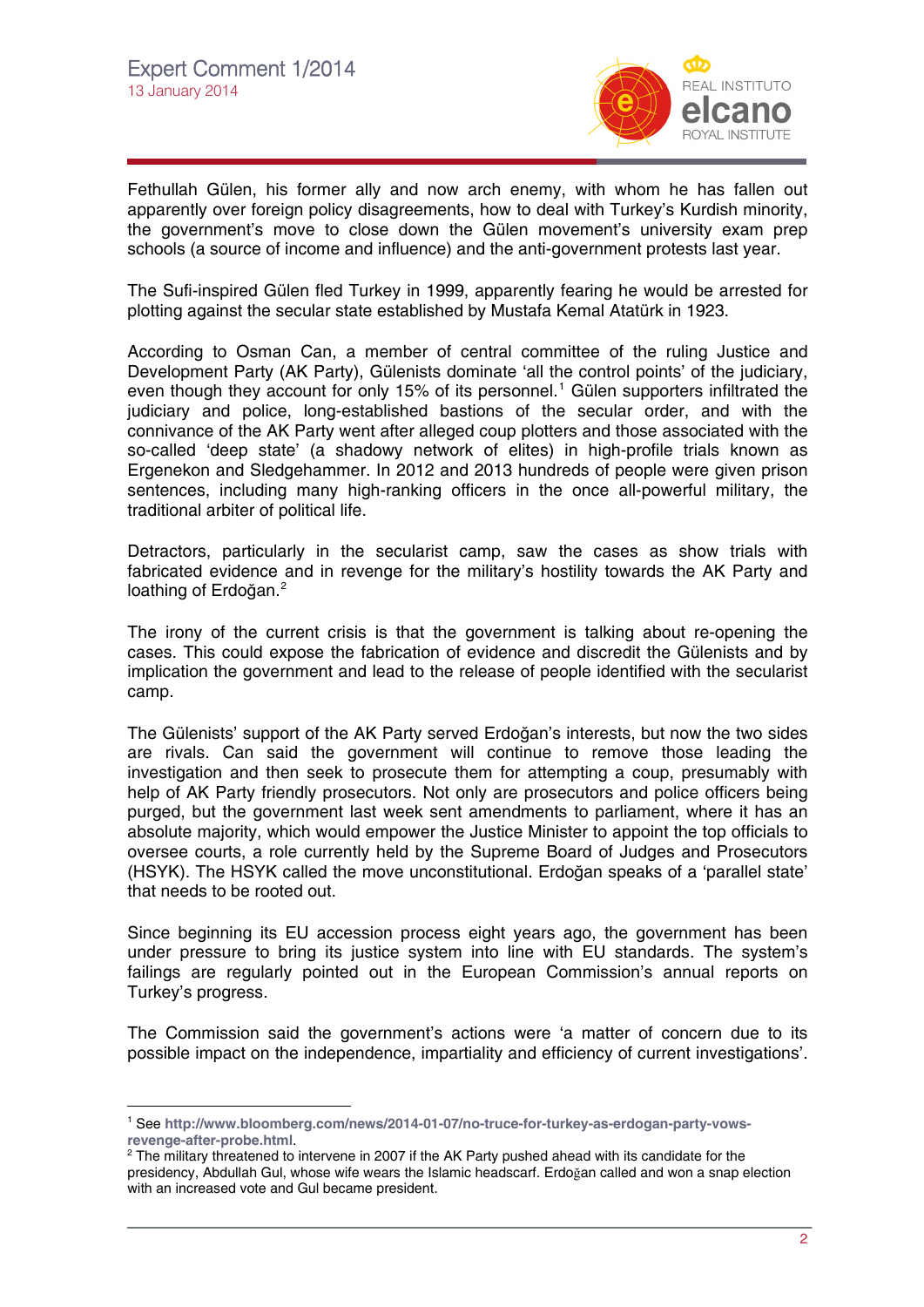

The crisis is likely to be discussed at the meeting of EU Foreign Ministers in Brussels on 20 January, the day before Erdoğan's first visit to the EU capital in three years.

The EU, however, has little leverage in Turkey as popular support for membership has cooled considerably over the last decade. According to last year's survey, by the German Marshall Fund of the United States, which measured public opinion in 11 EU countries, Turkey and the US, 44% of Turkish respondents –compared with 48% in 2012– said Turkish membership in the EU would be 'a good thing'. This was much lower than the 73% who favoured membership in 2004.

Erdogan's heavy-handed response to the corruption probe threatens to scupper the goodwill towards the government by those EU countries, including Spain, which actively support Turkey's EU membership and unlike Germany, for example, have not raised objections on the grounds that the country is too big, too poor and Muslim. Turkey's allies are in an uneasy position.

Turkey and the EU signed a migration deal last December, paving the way for EU visafree travel by Turks in three years time and thus ending a long-standing grievance, and enabling EU countries to send back illegal migrants who entered the 28-nation bloc via Turkey.

Turkey's supporters and the Commission have also been pushing Cyprus to lift its veto on opening two more chapters in the accession process so that the renewed momentum is kept up. The French President François Hollande, in a change of policy from Nicolas Sarkozy's opposition to Turkey's membership, had also been expected to lift a veto on a third chapter.

Around half of the chapters are either blocked because of French and Cypriot objections or frozen by the Commission because of Ankara's failure to implement the 2005 protocol and open its ports and airports to Greek-Cypriot traffic and hence extend its customs union with the EU (since 1996) and recognise the Republic of Cyprus, an EU country since 2004.

Erdogan swept to power partly because the AK Party was seen as an untainted and outsider party not identified with the status quo that would clean up the deep-seated and rampant corruption and nepotism. The party's very name –'ak'– means clean in Turkish. But this has not been the case, although the country's ranking in the corruption perceptions index produced every year by the Berlin-based Transparency International has improved. Turkey was ranked  $77<sup>th</sup>$  out of 133 countries in 2003 with a score of 3.1 out of 10 (the closer to 10 the cleaner the country) and  $53<sup>rd</sup>$  out of 175 countries in 2013 with a score of 53 out of 100 (the closer to 100 the cleaner the country).

A new entrepreneurial class, often connected to pious AK Party supporters from Anatolia, the party's bedrock area of support, has forged a cosy relationship with the government. As shown in Spain with the case of Luis Bárcenas, the former national treasurer of the ruling Popular Party, awaiting trial in connection with political corruption scandals, the financing of politics in Turkey is largely related to construction companies. The country is awash in infrastructure projects, from high-speed trains and airports to motorways, bridges, metro lines and trams. When the Turkish economy was more closed, import permits were a vehicle for corruption.